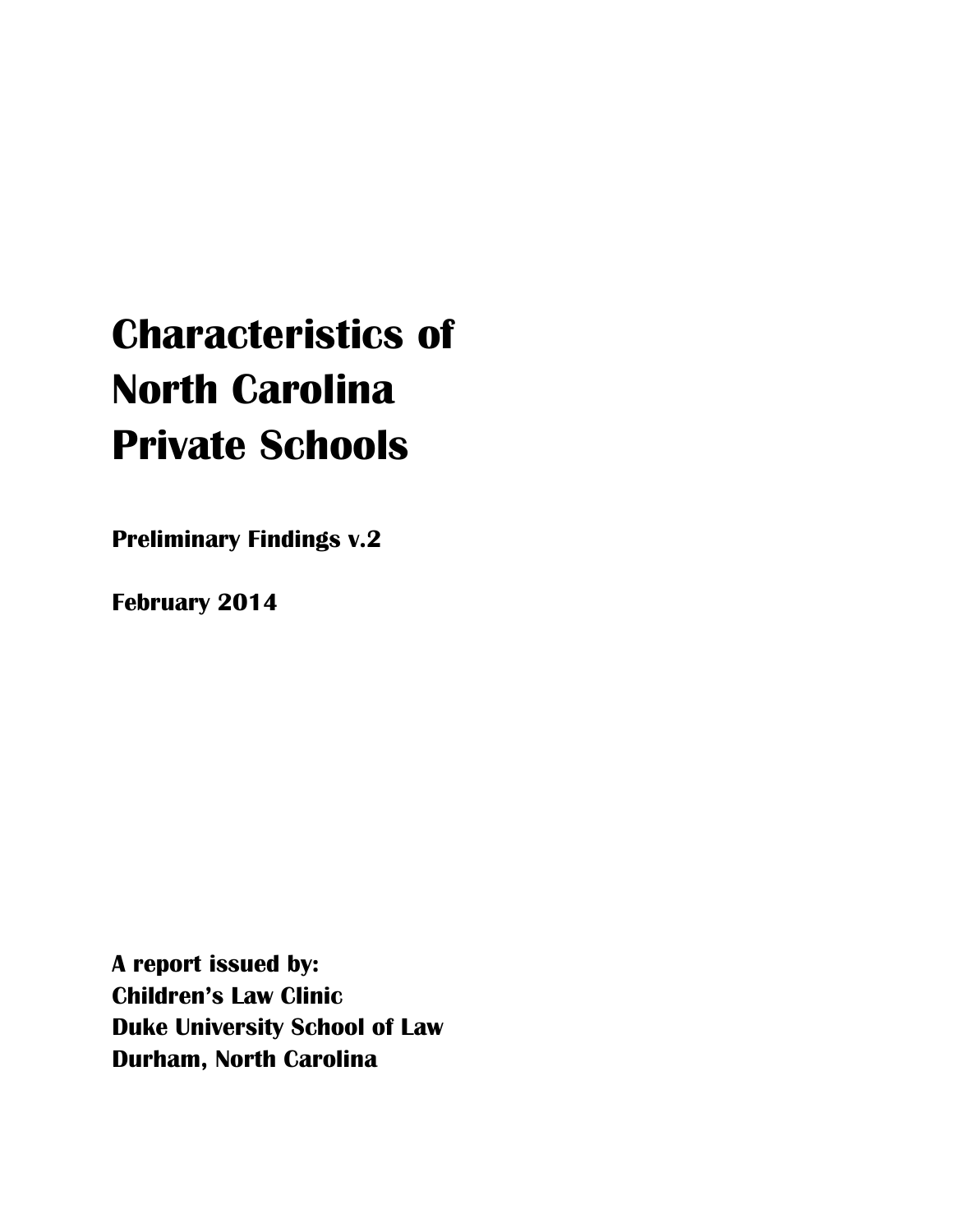#### **Introduction**

In 2013, the North Carolina General Assembly created a school voucher program. Through this program, known as the Opportunity Scholarship program, low-income school children can apply for a voucher of up to \$4,200 per year to apply toward tuition at a private school. The application period opened February 1, 2014; the first vouchers are scheduled to be available for the 2014-15 academic year. The program is administered by the State Education Assistance Authority.

The law allows a voucher to be used at "any nonpublic school." In North Carolina, nonpublic schools are subject to just a few regulations by the state, most related to health and safety. Nonpublic schools may be religious or independent. They are free to determine the type of curriculum that will be offered and the credentials of the teachers that will be hired. They are required to administer nationally-standardized tests annually at certain grade levels and report the performance data to the State Education Assistance Authority.

Because nonpublic schools will be supported with public money through the voucher program, the public will benefit from knowing more about them. Thus, this study was undertaken to make available to the public information about the nonpublic schools that will be eligible for voucher payments.

# **Methodology**

 $\overline{a}$ 

The study began by accessing the Directory of Non-Public Schools maintained by the N.C. Division of Non-Public Education (NCDNPE) and available on its website at [\(http://www.ncdnpe.org/hhh118.aspx\)](http://www.ncdnpe.org/hhh118.aspx). The most recent Directory was published in June 2013, containing information from the 2012-13 school term. For each school, this directory provides the name, address, county, name of chief administrator, grade levels offered, status as either religious or independent, accreditation status, enrollment (by sex), and the number of staff. The study proceeded by using volunteer law students<sup>1</sup> to conduct an internet search and phone survey of all the schools listed in the Directory, during December 2013 and January 2014. The students were instructed to gather whatever data was available on the school website, and then follow up with a phone call and/or an e-mail to an administrator at the school. Website information was confirmed by phone or e-mail.

 $^1$  The law students were enrolled at either Duke Law School or the University of North Carolina Law School. They were instructed and supervised in the data collection by either Jane Wettach, director, Duke Children's Law Clinic or Christine Bischoff and Matt Ellinwood, staff attorneys at the North Carolina Justice Center. All data was analyzed by the Children's Law Clinic.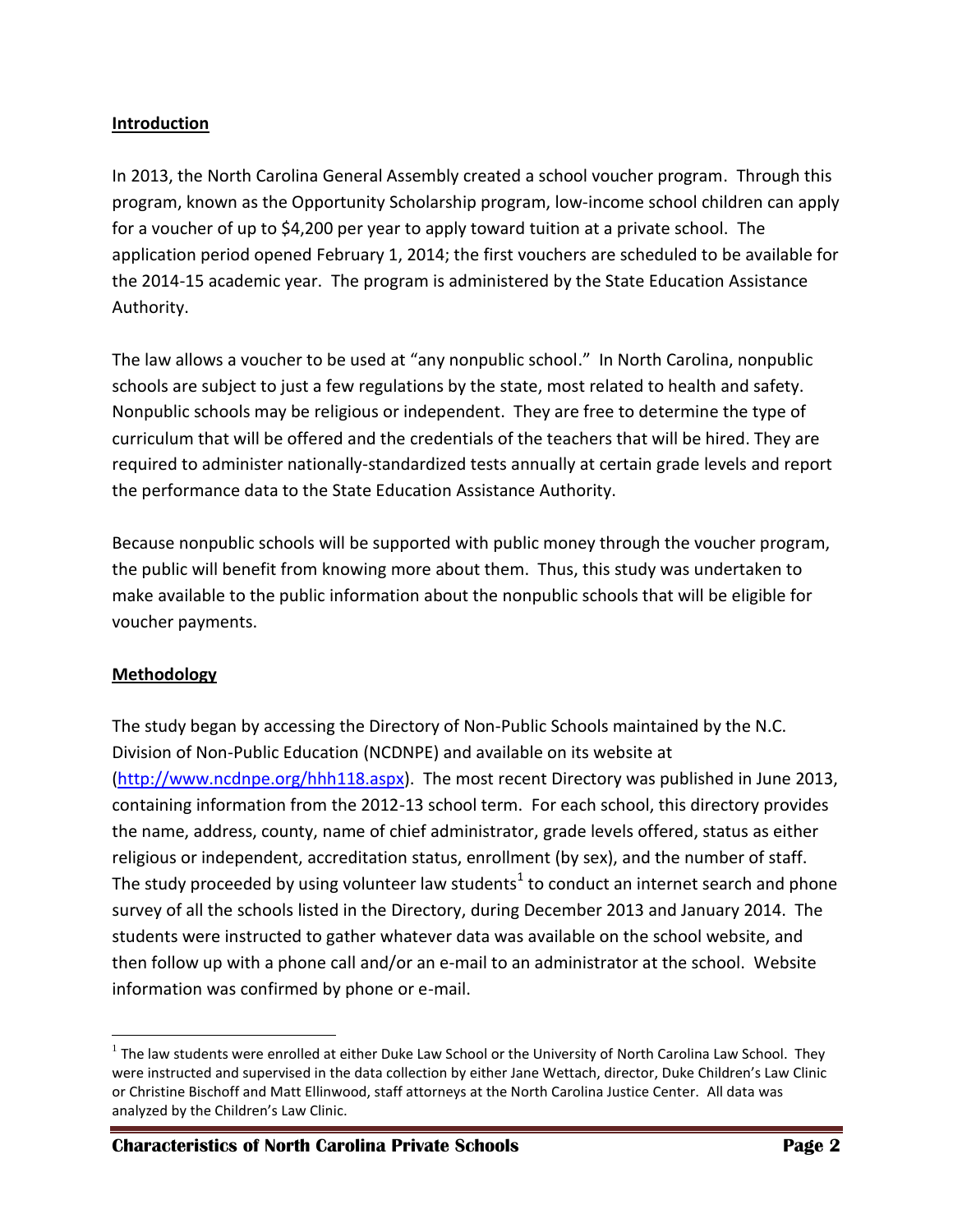In the phone survey, the callers sought information about the school's tuition, its plan to accept voucher payments, enrollment criteria, teacher certification, curriculum, and racial composition.

More than 70 percent of the private schools in the NCDNPE Directory responded to the survey, providing answers to at least some of the questions posed. Eleven of the schools had closed. The surveyors recorded the answers and correlated it with the data in the Directory of Non-Public Schools.

An initial analysis of a portion of the collected data is contained in this report of Preliminary Findings. Further analysis will be presented in a later report.

# **Key Findings**

- A total of 696 private schools are registered with the State Division of Non-Public Education. Of those, 70 percent are religious and 30 percent are independent.
- Of the 696 schools, 38 are boarding schools and 35 are "special schools" such as treatment facilities, wilderness programs, and schools focused on students with particular special needs. The remainder are day schools. Some serve just a few grade levels and others serve up to 13 grade levels (kindergarten through grade 12).
- North Carolina's private schools operate throughout the state, though there are 13 counties with no private schools and another 18 counties with just one private school. In those 18 counties, the single private school is religious. A large majority of the private schools, particularly independent schools, are concentrated in the urban areas of the state.
- Approximately half of the schools have enrollments of 50 or fewer students; a quarter of schools have enrollments of 20 or fewer students. Eighty nine schools – 13 percent of the total – enroll ten or fewer students.
- The average tuition of private schools in North Carolina, excluding boarding schools and special schools, is \$6,690. Approximately 38 percent of schools charge tuition at some grade level that could be fully paid by a voucher (i.e., \$4,200 per year or less). Of those schools whose tuition could be met with a voucher payment, 92 percent are religious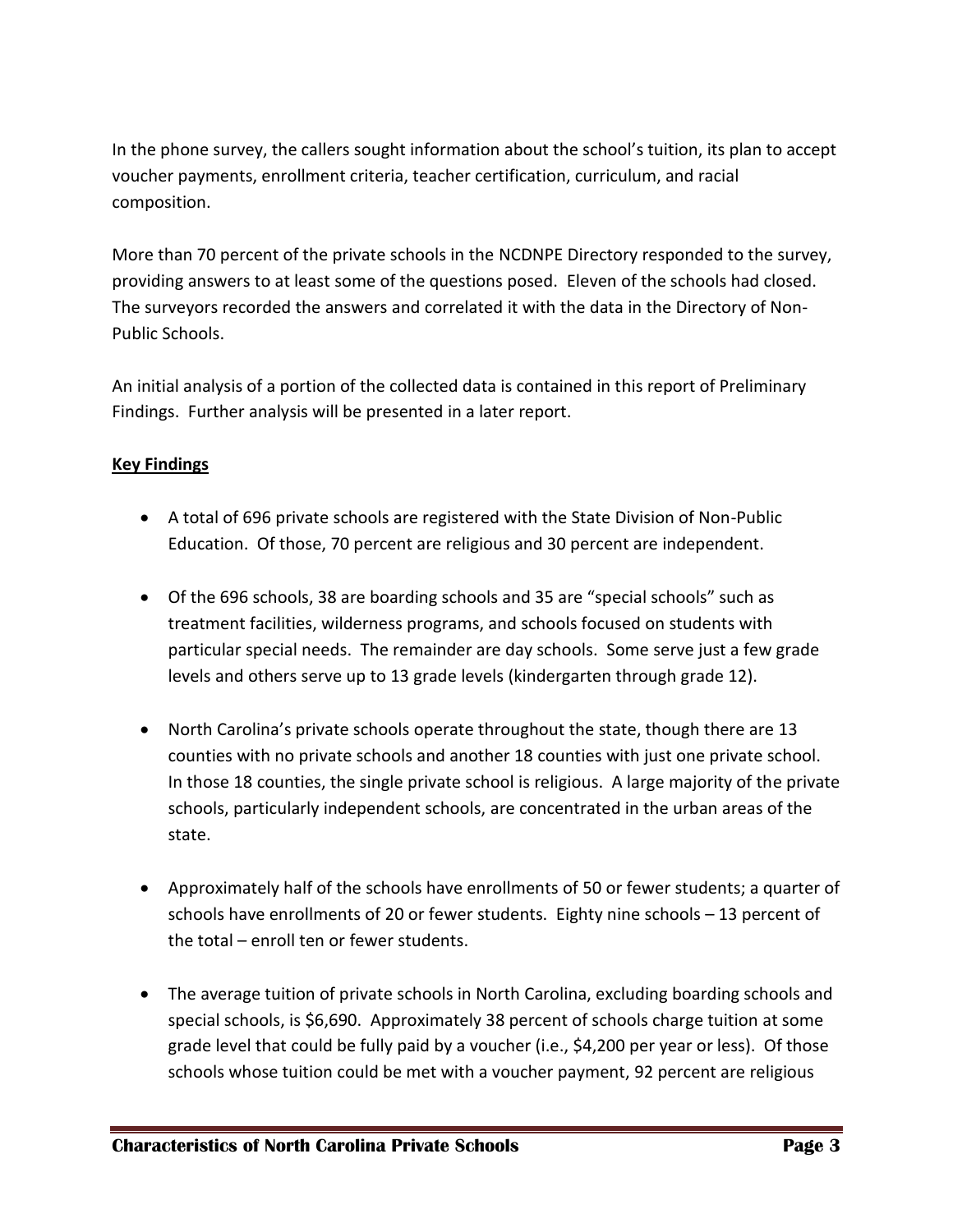schools. At the middle school and high school levels, nearly 95 percent are religious schools.

- About 70 percent of private schools indicated a willingness to accept voucher payments.
- About 30 percent of the private schools in North Carolina have some type of accreditation from an independent agency. Of the schools with tuition at or below the \$4,200 voucher level, less than five percent of high schools have any type of accreditation and less than 10 percent of grade schools and middle schools have accreditation.
- About 30 percent of the private schools in North Carolina employ only certified teachers. Twenty percent of schools have no certified teachers; another 25 percent have fewer than half certified teachers.
- About 25 percent of the private schools follow the North Carolina curriculum standards.
- More than 30 percent of the private schools reported that more than 90 percent of the students are of one race. Twenty-nine percent reported that more than 90 percent of the students are white, and 4 percent reported that more than 90 percent of the students are black.
- About 40 percent of private schools have academic criteria for admission; about 20 percent have religious criteria for admission.

As noted, the information presented here is preliminary. We hope, however, that it will be useful as the state embarks on its school voucher program.

Children's Law Clinic Duke University Law School Box 90360 Durham, NC 27708-0360 (919)613-7169

February 2014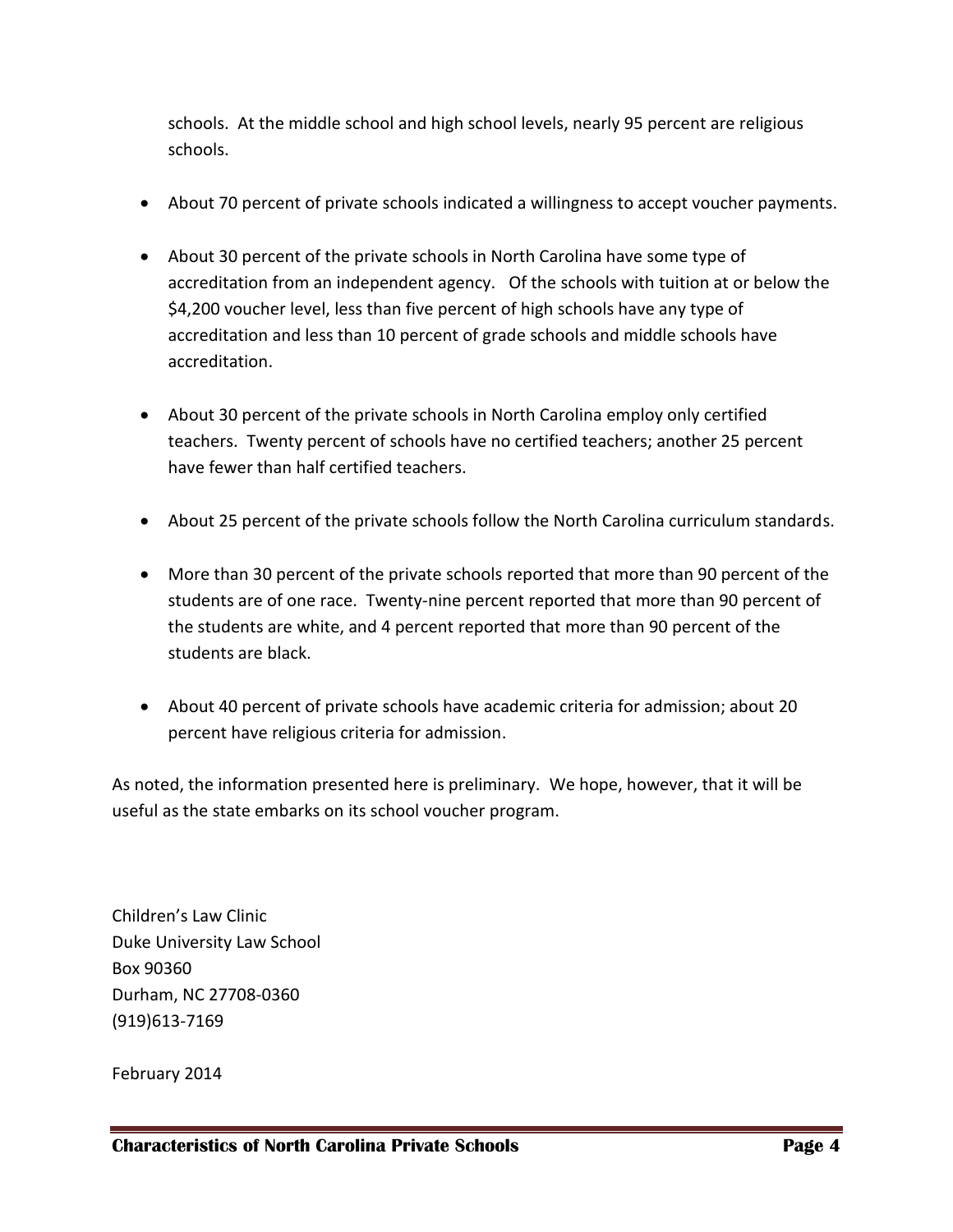# **Tables**

| 6. Number and Percentage of Private Schools that Plan to Accept Vouchers 11    |
|--------------------------------------------------------------------------------|
| 7. Percentage of Schools with Tuition <\$4200 that Plan to Accept Vouchers 12  |
| 8. Percentage of Schools with Tuition >\$4200 that Plan to Accept Vouchers  12 |
|                                                                                |
| 10. Percentage of Certified Teachers in Schools with Tuition <\$4200  14       |
|                                                                                |
|                                                                                |
|                                                                                |
|                                                                                |
|                                                                                |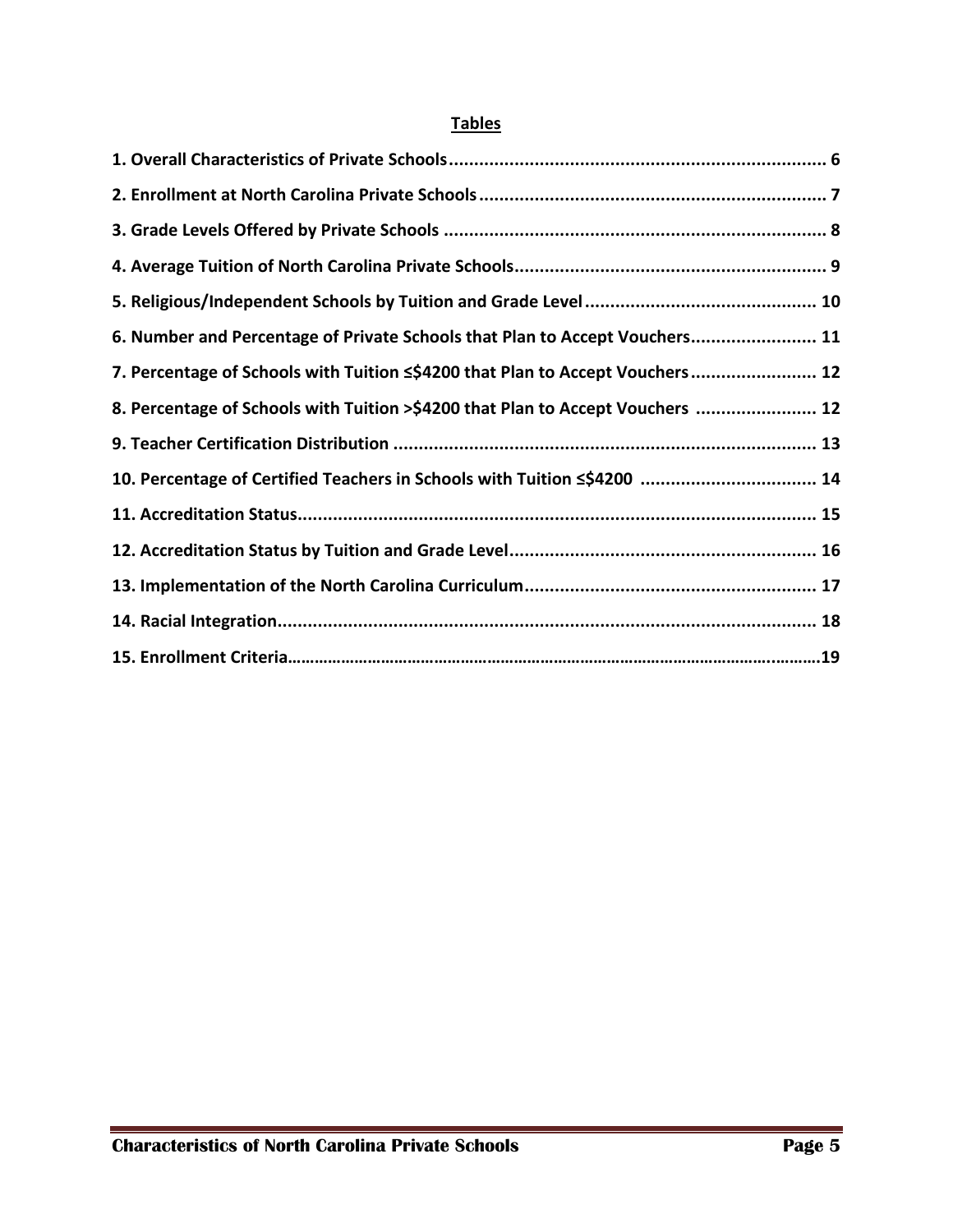# **1. Overall Characteristics of Private Schools**

The North Carolina Division of Non-Public Education (DNPE), within the Department of Administration, publishes an annual directory of non-public schools. It can be found at the division's website: [http://www.ncdnpe.org/hhh118.aspx.](http://www.ncdnpe.org/hhh118.aspx) The most recent directory, from 2012-13, includes 696 non-public schools. The table below reflects the breakdown of schools included in the directory.

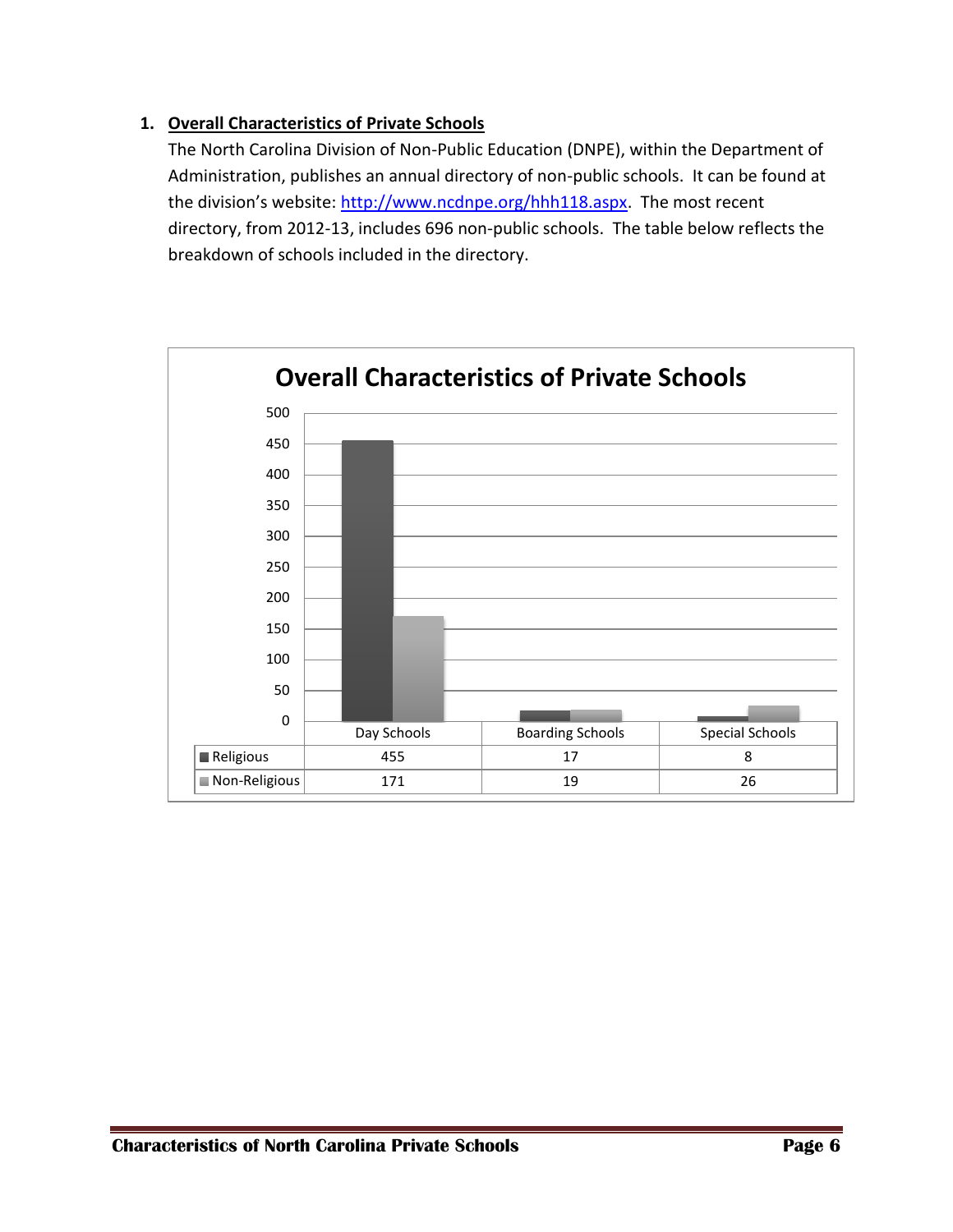# **2. Enrollment at North Carolina Private Schools**

The following information is drawn from the Directory of Non-Public Schools published by the Division of Non-Public Education. Not every school reported its enrollment. Eighty nine schools enroll between one and ten students.

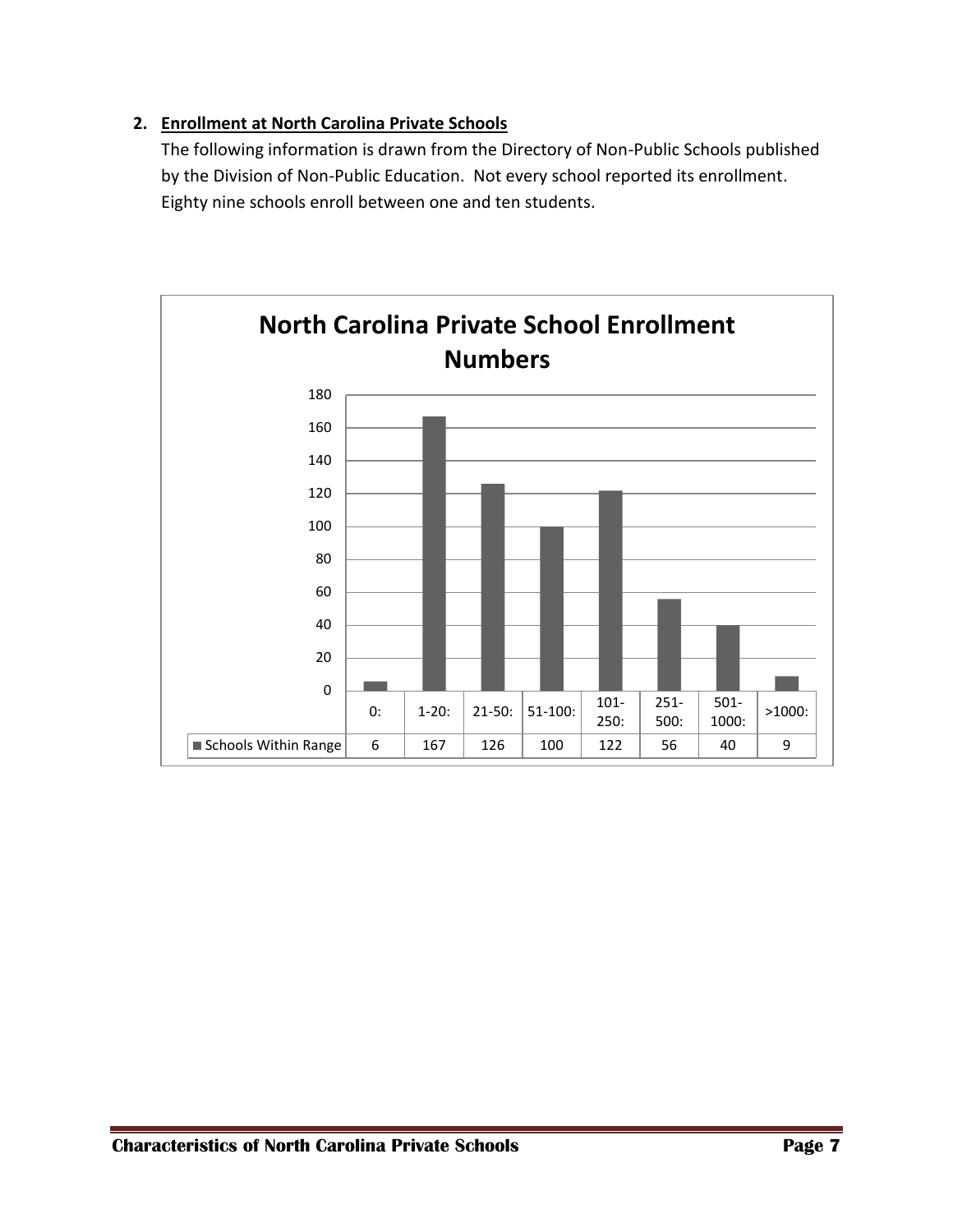# **3. Grade Levels Offered by Private Schools**

The following information regarding the grade levels offered is drawn from the Directory of Non-Public Schools published by the Division of Non-Public Education. The total is greater than the total number of schools (696) because some schools offer grade levels in more than one category.

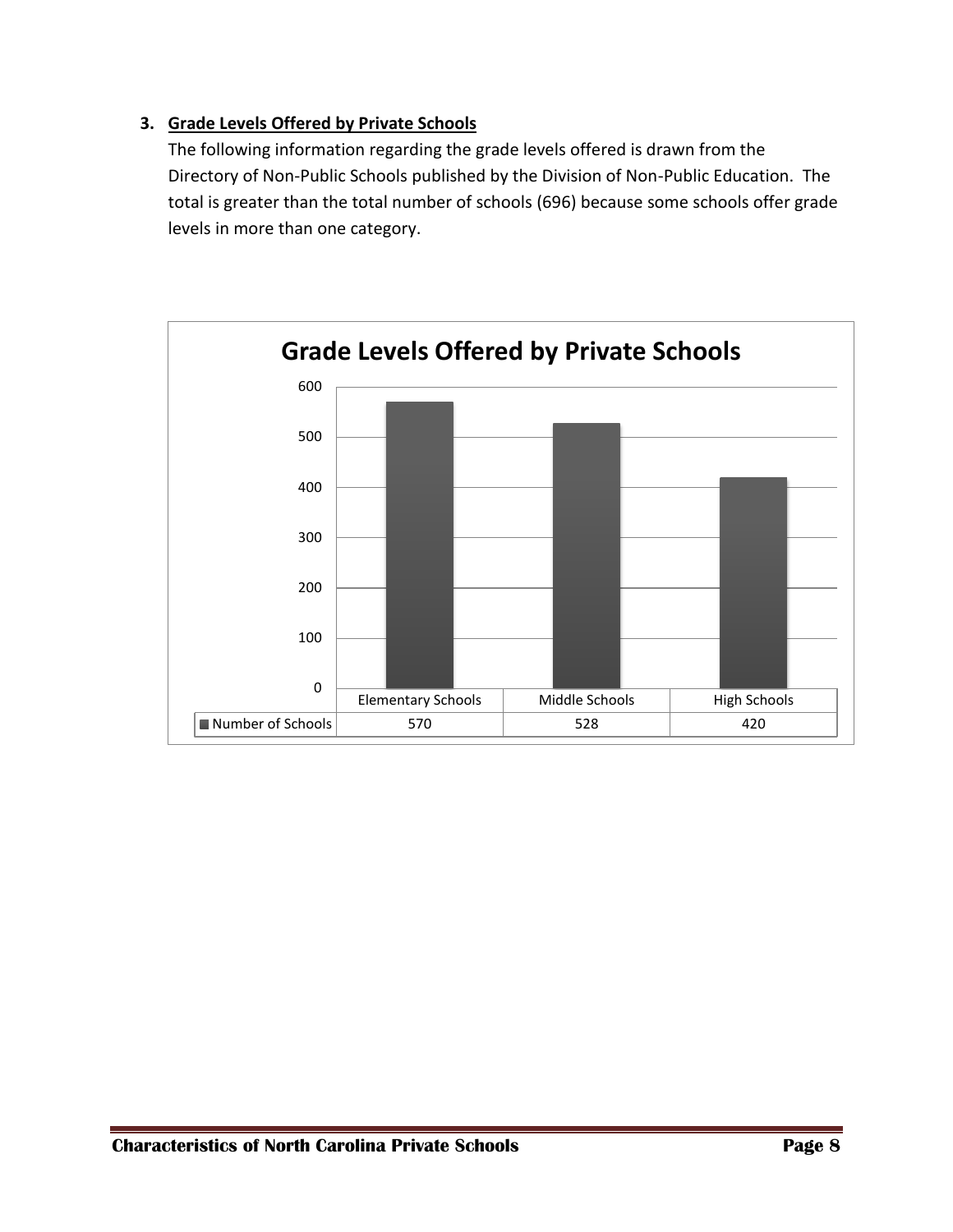## **4. Average Tuition of North Carolina Private Schools**

This table reflects the average tuition of private schools at each grade level. In calculating these averages, the boarding schools and special schools were excluded. These amounts are the average for day schools. Responses came from 403 elementary schools, 372 middle schools, and 282 high schools.

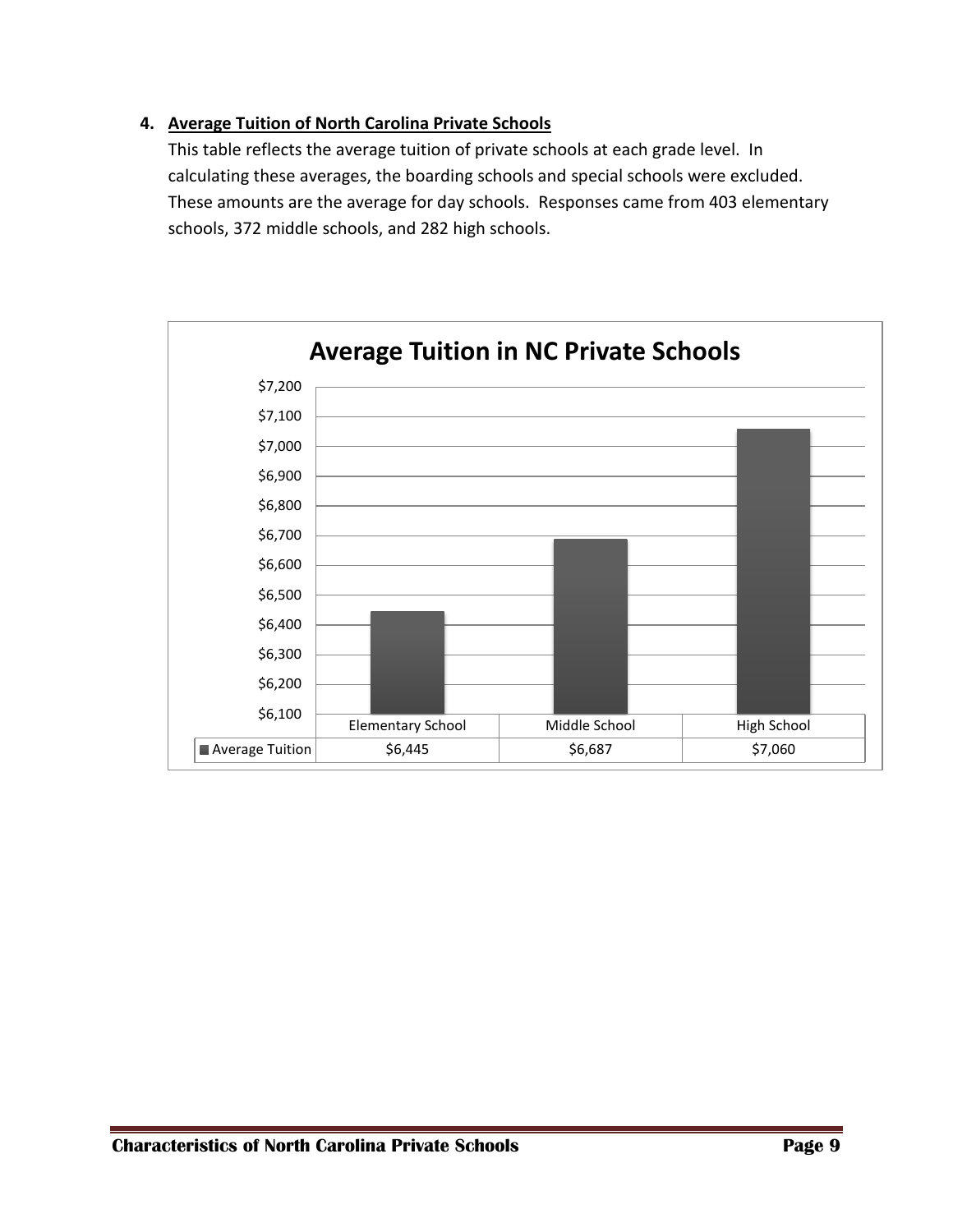# **5. Religious/Independent Schools by Tuition and Grade Level**

This table shows the average tuition at private schools broken down by whether they are religious or independent, by grade level, and by whether the tuition could be met by using a \$4,200 voucher. Responses came from 398 elementary schools, 361 middle schools, and 267 high schools.

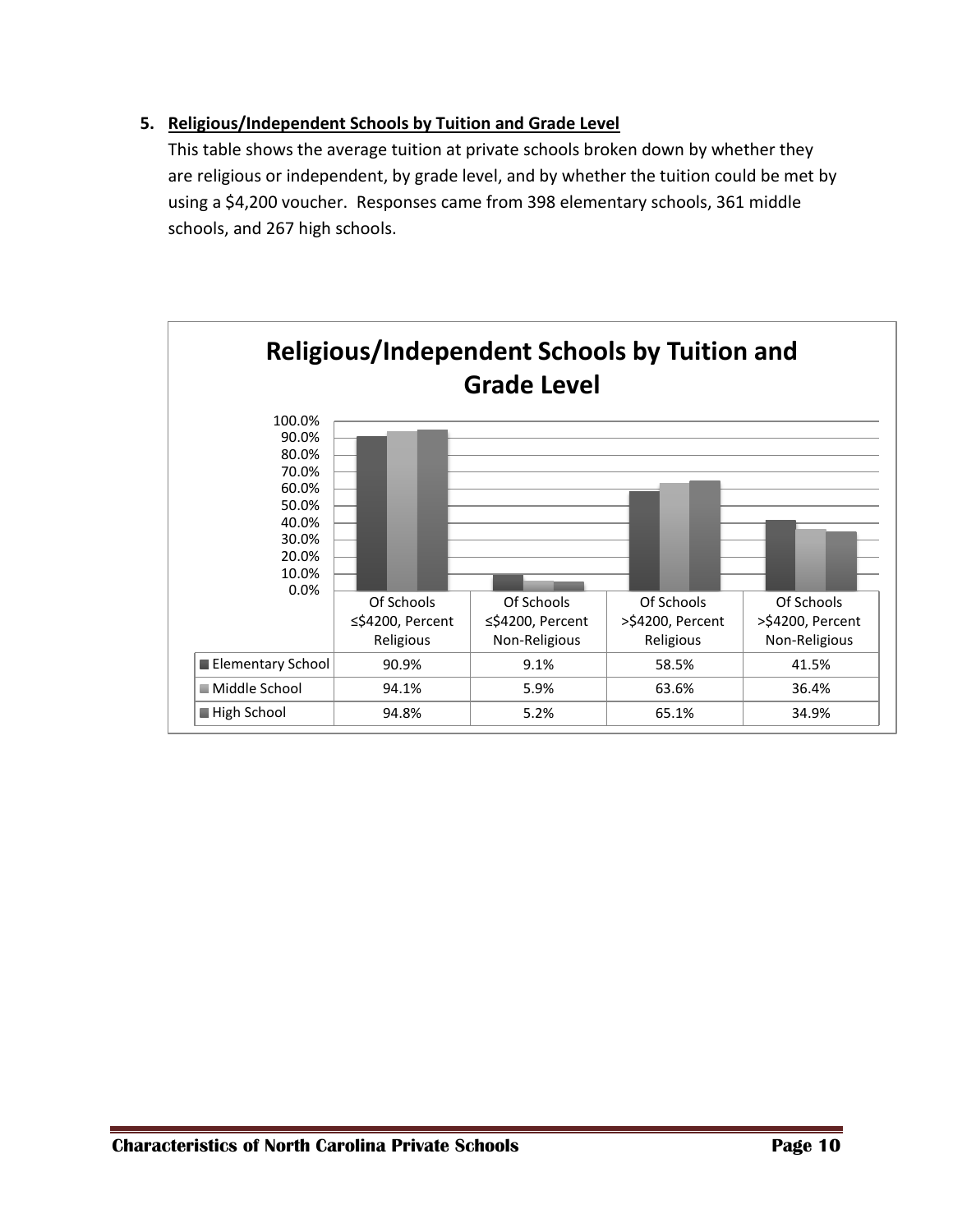#### **6. Number and Percentage of Private Schools that Plan to Accept Vouchers**

Private schools will have the choice of whether to accept a voucher for payment of tuition. This table reflects the number and percentage of schools that reported an initial determination of whether they would accept vouchers. Responses were obtained from 320 schools. Schools are not restricted from either 1) discounting their tuition so that it could be fully met with a voucher; or 2) charging the family for the tuition that exceeds the voucher amount.

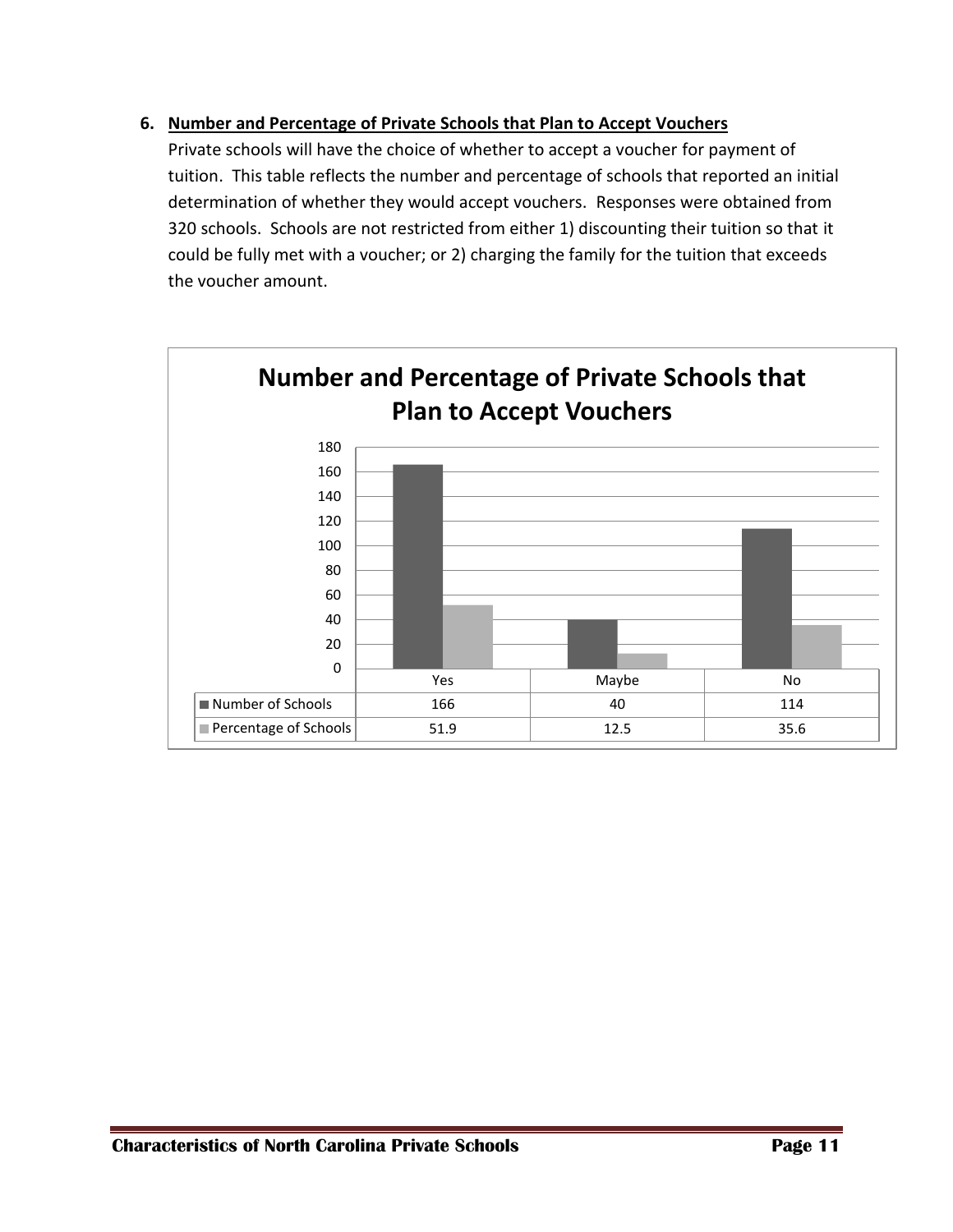- **7. Percentage of Schools with Tuition ≤\$4200 that Plan to Accept Vouchers;**
- **8. Percentage of Schools with Tuition >\$4200 that Plan to Accept Vouchers**

The following two tables show the percentage of private schools that plan to accept vouchers, separated by grade level and tuition level. The demarcation line of \$4,200 is used because that is the maximum annual voucher that will be available. Responses came from 270 elementary schools, 245 middle schools, and 187 high schools.



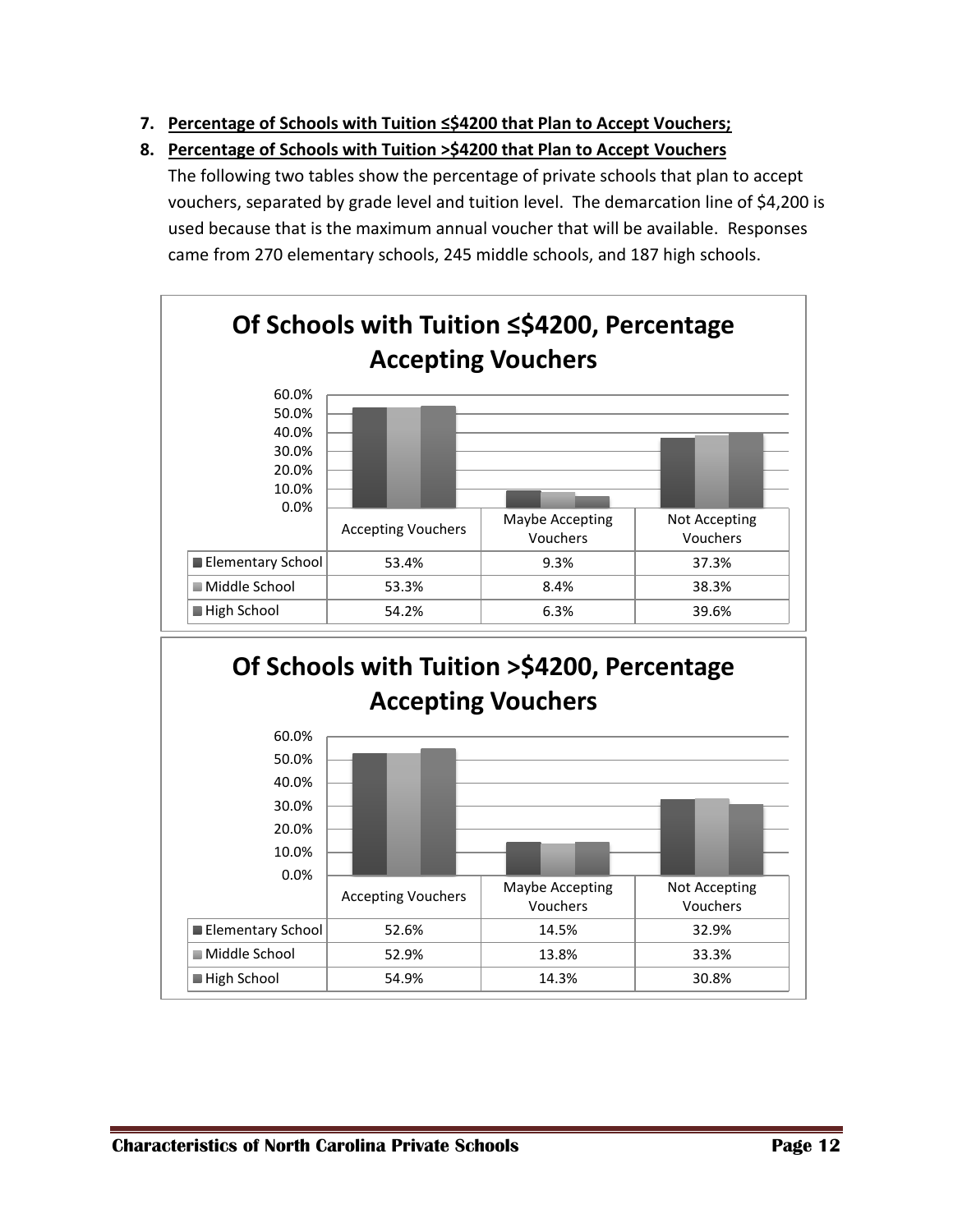# **9. Teacher Certification Distribution**

This table reflects the number and percentage of certified teachers employed by the school. A total of 287 schools responded. Note: North Carolina does not regulate the qualifications of teachers in private schools.

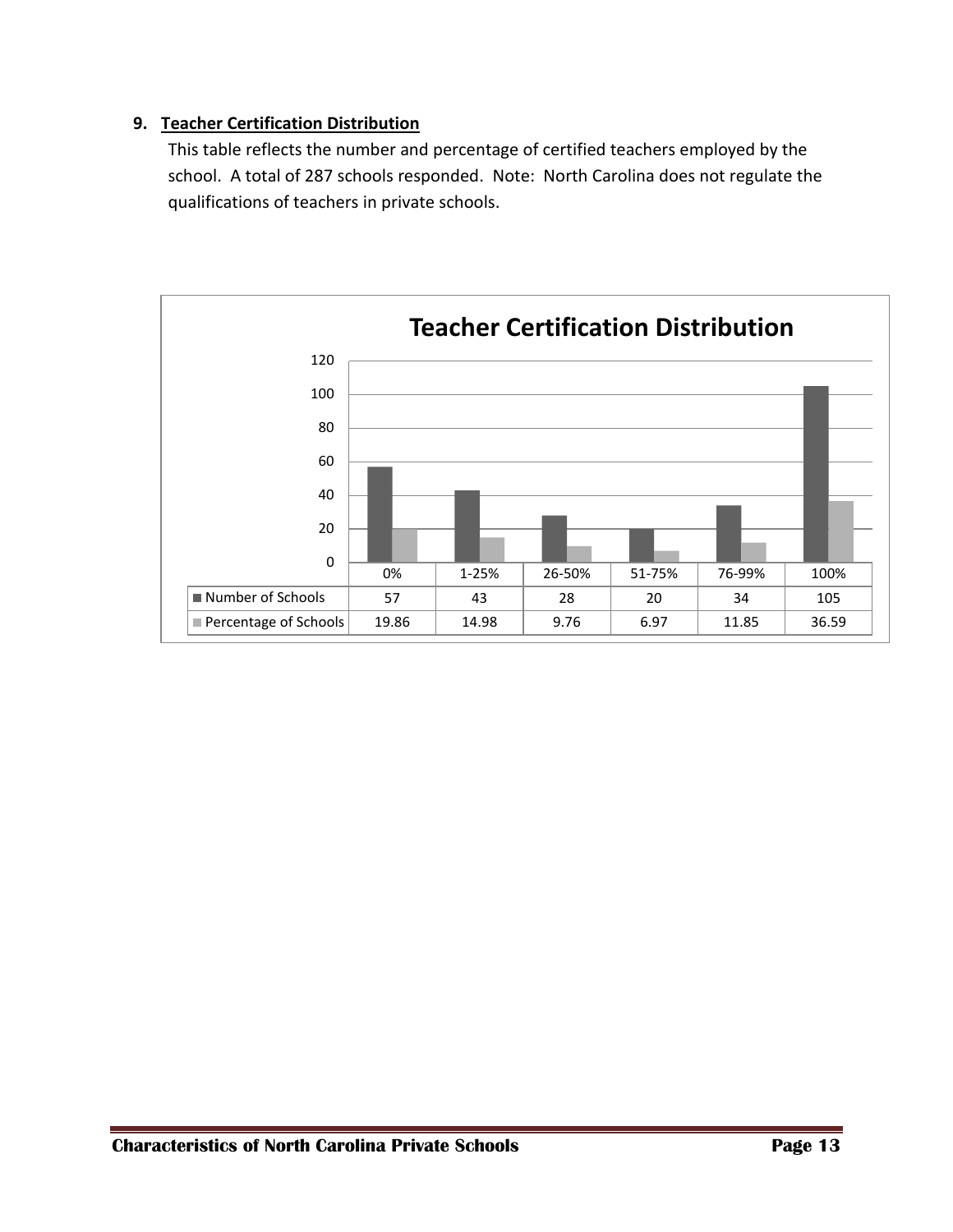## **10. Percentage of Certified Teachers in Schools with Tuition ≤\$4200**

This table reflects the distribution of certified teachers in schools with tuition that could be fully met with a voucher payment. Responses came from 104 elementary schools, 89 middle schools, and 77 high schools.

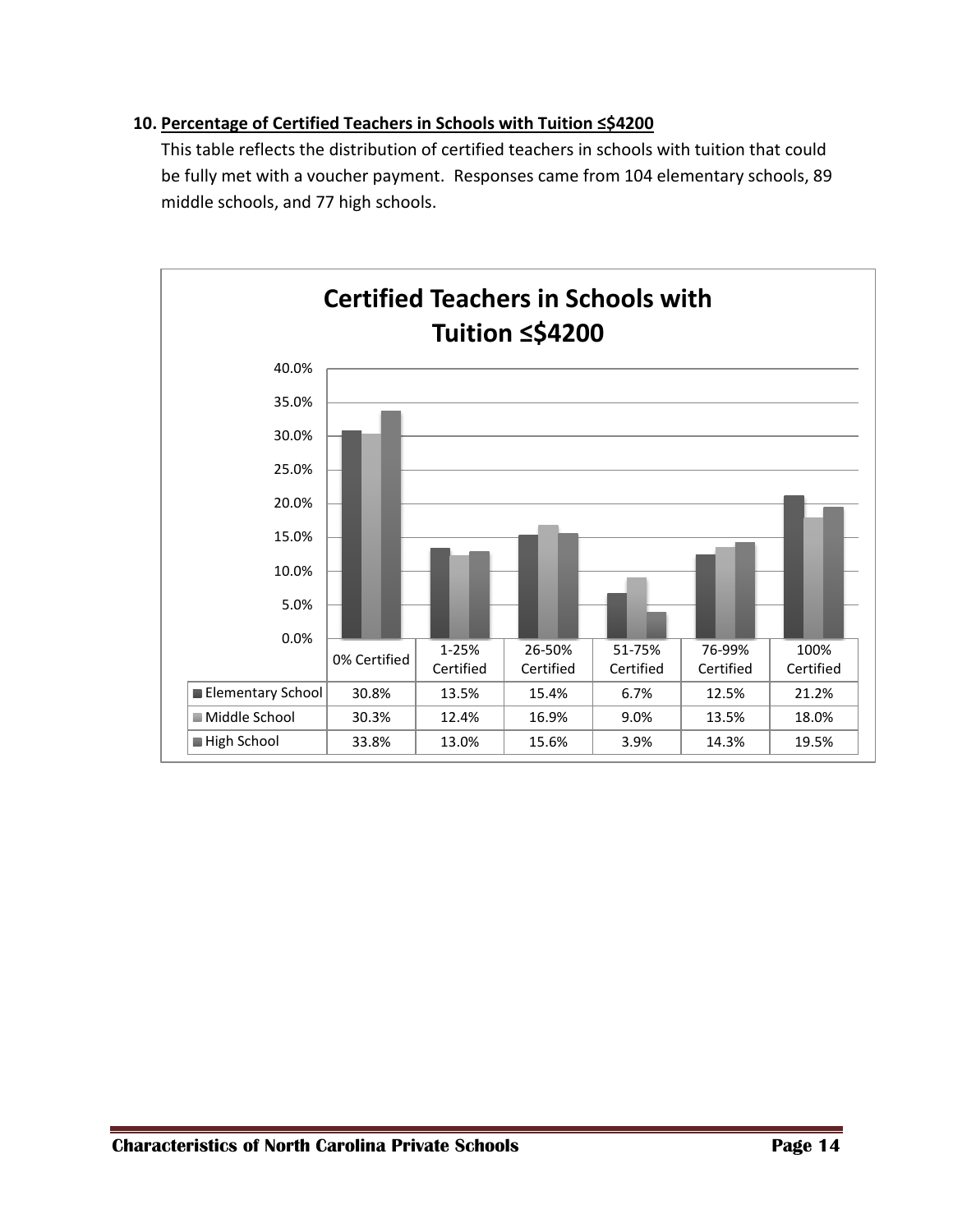#### **11. Accreditation Status**

The following information is drawn from the Directory of Non-Public Schools published by the Division of Non-Public Education. It reflects the accreditation status at 685 nonpublic schools. Accreditation can come from any one of the following accrediting agencies: Association of Christian Schools International; North Carolina Christian School Association; Southern Association of Independent Schools; Middle States Commission of Elem/Secondary Schools; National Council for Private School Accreditation; Southern Association of Colleges and Schools. Note: No independent accreditation or state approval is required for a private school to operate in North Carolina.

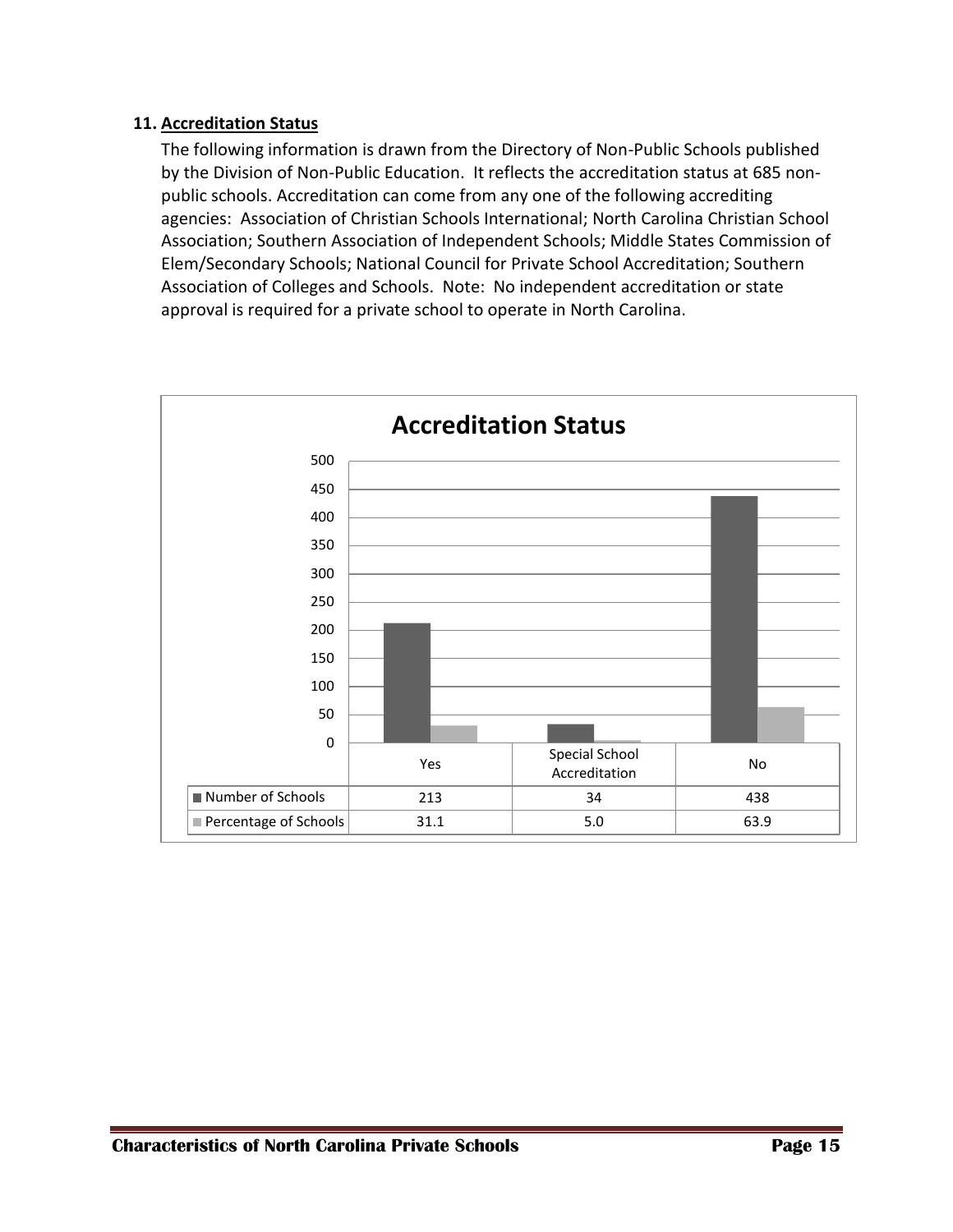## **12. Accreditation Status by Tuition and Grade Level**

The table correlates the information on accreditation with tuition level and grade levels offered. Responses were from 398 Elementary Schools, 361 Middle Schools, and 267 High Schools. Note: No independent accreditation or state approval is required for a private school to operate in North Carolina.

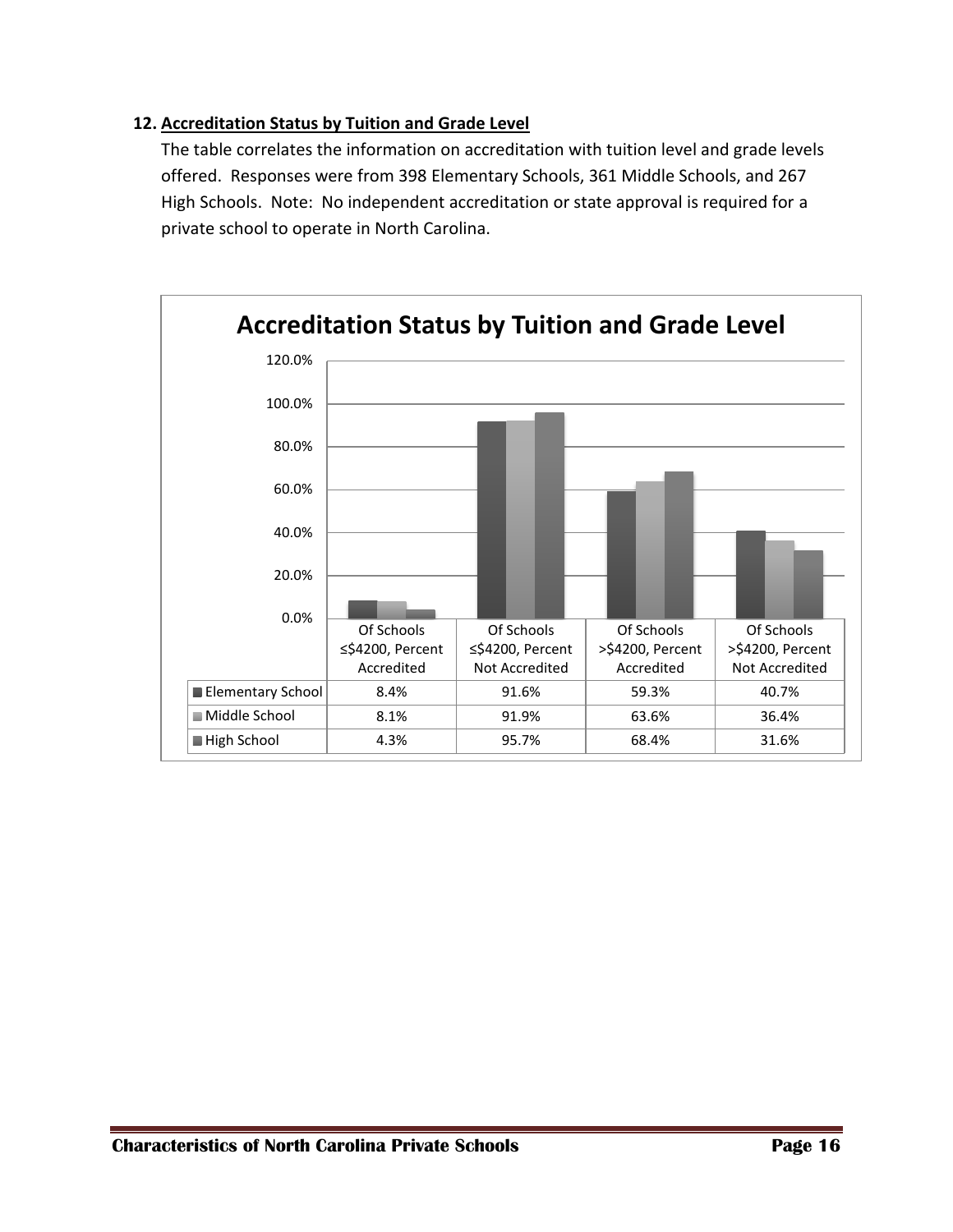#### **13. Implementation of the North Carolina Curriculum**

This table reflects the number and percentage of schools that implement the North Carolina curricular standards. A total of 349 schools responded. Note: North Carolina law allows private schools to choose their own curriculum.

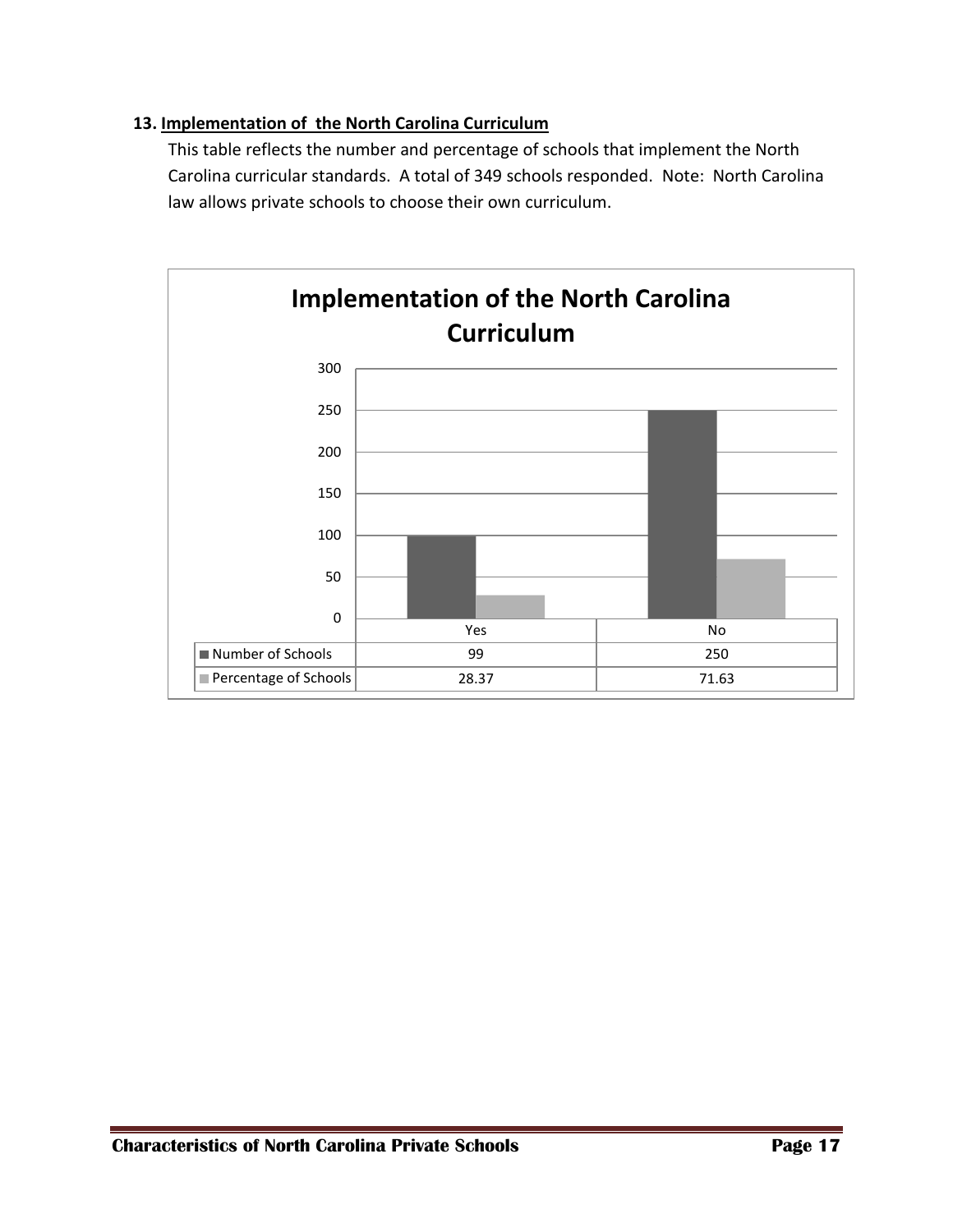#### **14. Racial Composition**

Schools were asked to report the racial composition of the school. The table shows the number that reported more than 90 percent of students were of a particular race, and those that reported a majority of students were of one race. This latter category included any school that did not report a particular percentage, but used a term such as "mostly," "predominantly" or "majority." A total of 284 schools responded to this question.

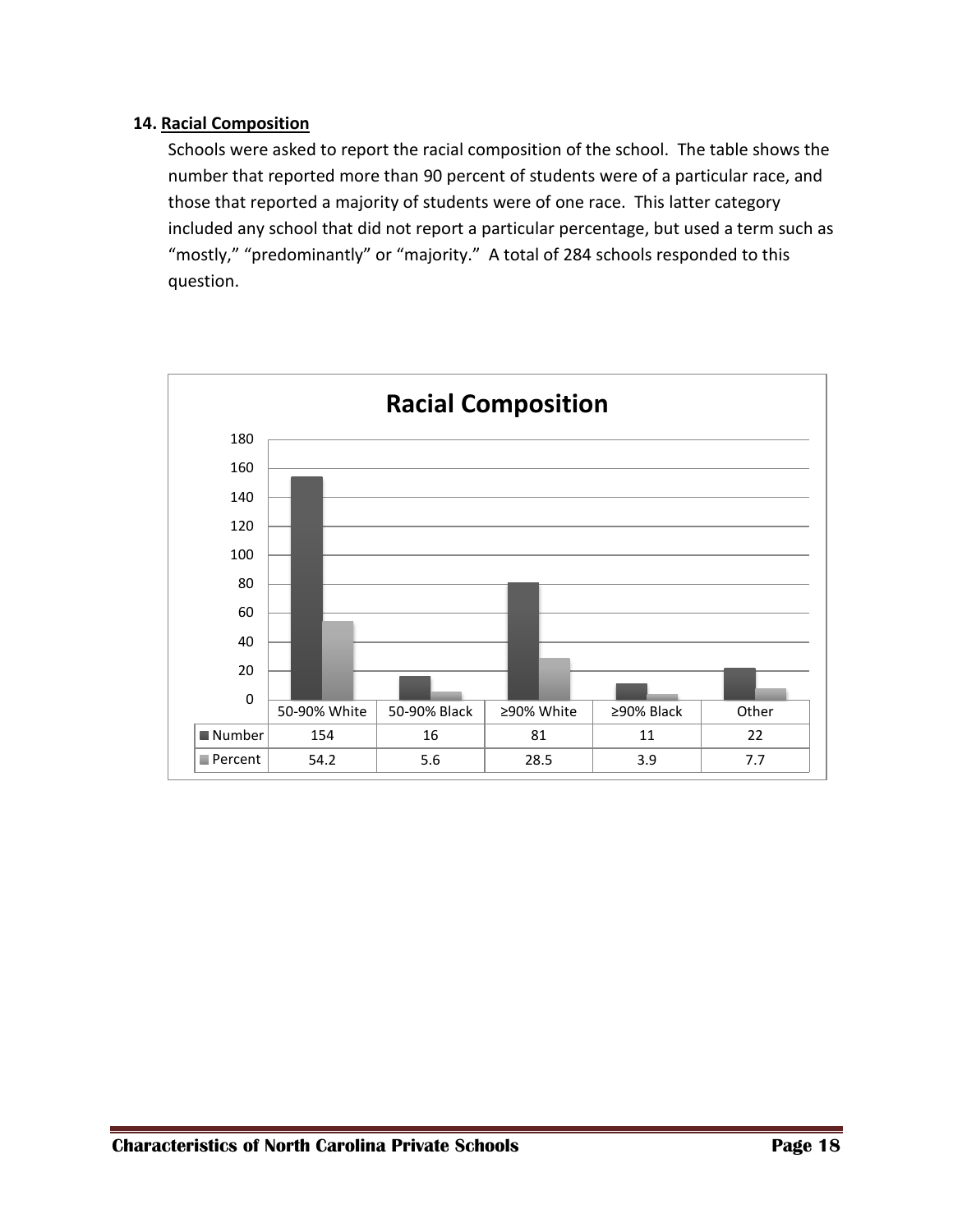#### **15. Enrollment Criteria**

Schools were asked if they had particular admission standards or other criteria for enrollment. This chart reflects the following the various criteria that were reported. "Religious qualification" means that students (or their parents) must ascribe to certain religious beliefs to be admitted. "Academic requirements" means that admitted students must have certain test scores or meet other academic standards to be admitted. "Excludes Disabled Children" refers to schools that reported they do not accept students with disabilities. "Requires disability" refers to schools that exclusively provide education to children with certain disabilities and do not accept typical learners. "Discretionary" means that the head of school uses personal discretion in selecting students. "Behavioral" refers to schools that reported they do not accept children with behavioral problems. "Miscellaneous" includes various other criteria for acceptance. Some schools have two or more of the various enrollment criteria.